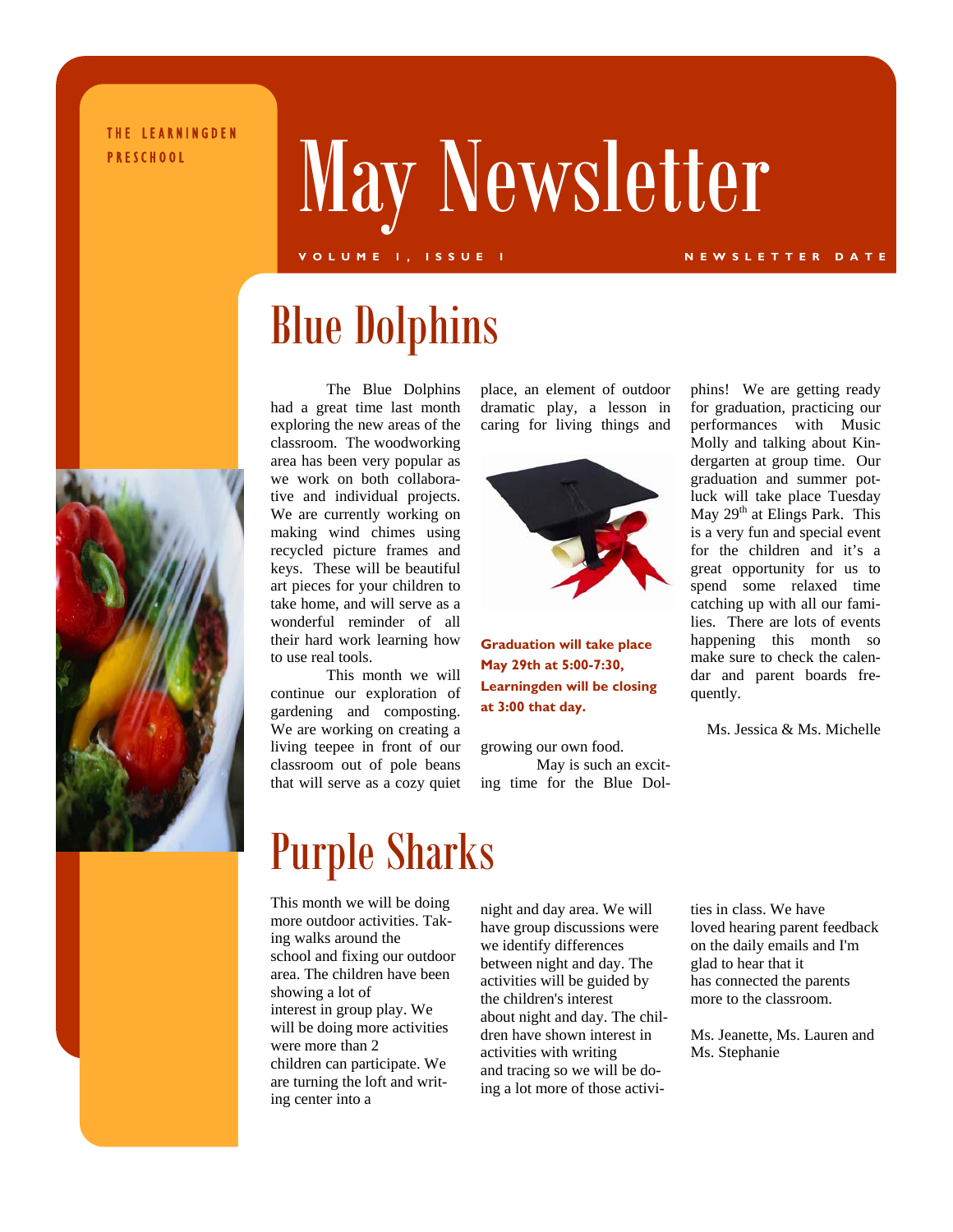**PAGE 2** 

*The Green turtles* 

**The Rainbow Fish will be planting Cucumbers in the school garden this** 

*will be receiving* 

*a new couch for* 

*new materials and* 

*the classroom this month!! All funded* 

*from their silent* 

*auction.* 

## Rainbow Fish

The rainbow fish have been busy sorting, counting, building clay figures and cutting this month. We have introduced new materials to the classroom and the children are really building their self confidence and teamwork skills looking forward each day to playing with their peers and sharing materials with each other.

 This month we will continue to use our new materials as well as work on

month!! **Creen Turtles** 

Thanks to all of you who helped to make our art auction a success! We look forward to adding some new materials to our classroom this month! This month we will be very busy working on special Mother's day surprises and practicing our songs for graduation on May  $29th<sup>th</sup>$  at Elings Park. Towards the end of the month we will start our ocean theme! We will transform our classroom into an underwater adventure. The children will

have so much fun exploring items from the beach and painting sea creatures! Our ocean unit will continue throughout the month of May Ms. Jennifer  $\&$  Ms. Brandi and into June because there are so many fun ocean projects and fieldtrips! We are so excited for the fun that summer brings; during this time please check your children's cubbies to make sure that they have plenty of extra clothes because of warm weather we want to make sure all of the children have

Mother's day projects and practice our songs for our summer potluck. Next week we hope to have an e-mail list in front of the classroom for you to update your e-mail. We will start experimenting this month with sending out daily e -mail updates with pictures of

Next week the children will prepare a dish for the Mother's day lunch and work on decorations for the tables. Please let June or Brittney

the kids.

know if you can make it for the special event. It will take place Next Friday from 11-12.

This month we will also be reading the Little Seed and planting Cucumber plants in our garden boxes. We are really excited about this and a thank you to Aveen's parents for the donation of the plants. Thank you,

Ms. June and Ms, Brittney

proper attire and sunscreen.

**Lots of fun happening in our outdoor classroom this month!!** 



### What is growing in our outdoor classroom??

The outdoor classroom will be exploring sea life in the month of May. The ocean is a magical place that both kids and adults love to learn about and explore. We'll be working on a big group art project for the hall and individual sea animals to hang at school and later take home. The sensory table will be out with water, sea creatures, sand & shells. For a fun cooking project, we'll be making ocean-blue sparkly playdoh with the kids. Later, we'll have the playdoh out as a great open-ended material for the kids to create and play with. For

some large motor skill developmentand fun- we will set up a "fishing net" to climb on. As always, we will have books on the outside table based on the theme- many of the kids love the personal one on one time they get with teachers when the books are read to them. We'll spend some time talking about the ways the ocean is important to people and how we need to protect it. We will be scheduling a field trip to the UCSB touch tanks for the end of May.

Many of the outdoor classroom

activities are open-ended. That means they have no planned outcome or directions. The kids get to use their imaginations and explore materials in the way they choose which makes the experience more meaningful to them. It also means they don't always have a lot of projects to take home. Often, the materials they use are things like water, sand, oil, food coloring, leaves and acorns. They climb ropes, balance on logs, and dig in the garden. Ms. Ildi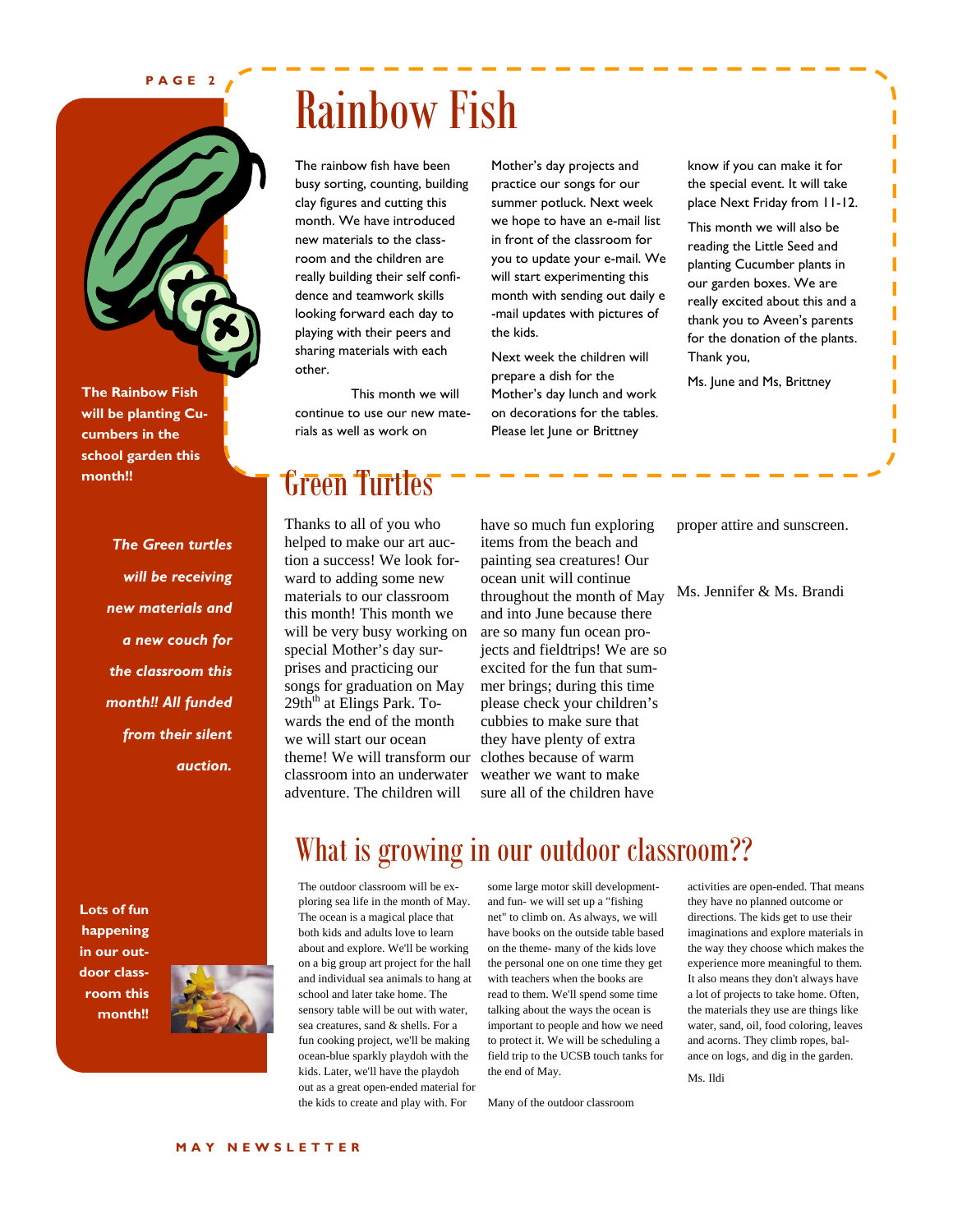## Calendar And Wish List

May11th- Mothers Day Lunch 11- 12. All children and moms welcome for the event.

May 14th- CPR training \$50.00 per adult child care provided. 5:30- 6:30pm. Advanced Registration Cards given that night.

May25th- Outdoor Pictures from Lifetouch. We are experimenting with having outdoor summer school photos Anyone can come for the photos and we will decide what we want to do for the fall.

May28- School Closed Memorial

It was an amazing sale on Sat and it proved to be the best sale ever!! We made \$1458.00 which will go towards new art supplies, a new airplane for the outdoors, dolls, nap mats and beads. We will also be purchasing light tables, and a sand play box for the classroom. Thank you to all the parents who donated items, helped prepare and market the sale and everyone who helped

#### Day

May29th- Summer Potluck and graduation School closes at 3:00pm and we will gather at he park from 5:00 - 8:00Pm

run and contribute to the bake sale. It was a great success and we will be able to get the kids some great

Summer potluck and graduation will be held on Tuesday the 29th!! As always the Learningden will be closing at 3:00 pm so please be on time to pick up your child or make other arrangements. At 5:00 enjoy the evening of train rides, bouncers,

Wish List - Paper towels **Washcloths** Baby wipes Vegetables Fruit

new things.

Milk



## food, face painting and most of all performances in the outdoor theater from your children. Rummage Sale and Summer Potluck !!

Potluck sign ups will be up next week so please don't forget to write what you will bring. Also please bring enough to feed 15-20 people!!

See You Then!!



### Please Read Important information about Late Pick ups!!

Recently we have been having many parents picking up after the 12:30, 4:30, and 5:30 pickups. We understand that many times things happen that cause a family to have a late pick up but we want you to understand that we staff according to the children's schedules and so if you have a late pick up it causes people to work overtime.

The Learningden Preschool closes at 5:30, so if you are late we are going to start enforcing a more strict late policy and there will be charges that accrue.

If you are past 12:30 or 4:30 you will be charged \$10.00 for every 5 minutes that you are late. If after 5:30 you will be charged \$40.00 for every 15min after 5:30.

Please understand that this is very important and if you are going to be late you must call and inform the school.

We welcome you to stay and visit with other parents at pick up times. We do not want to discourage this, but we ask that you visit outside after your pickup time.